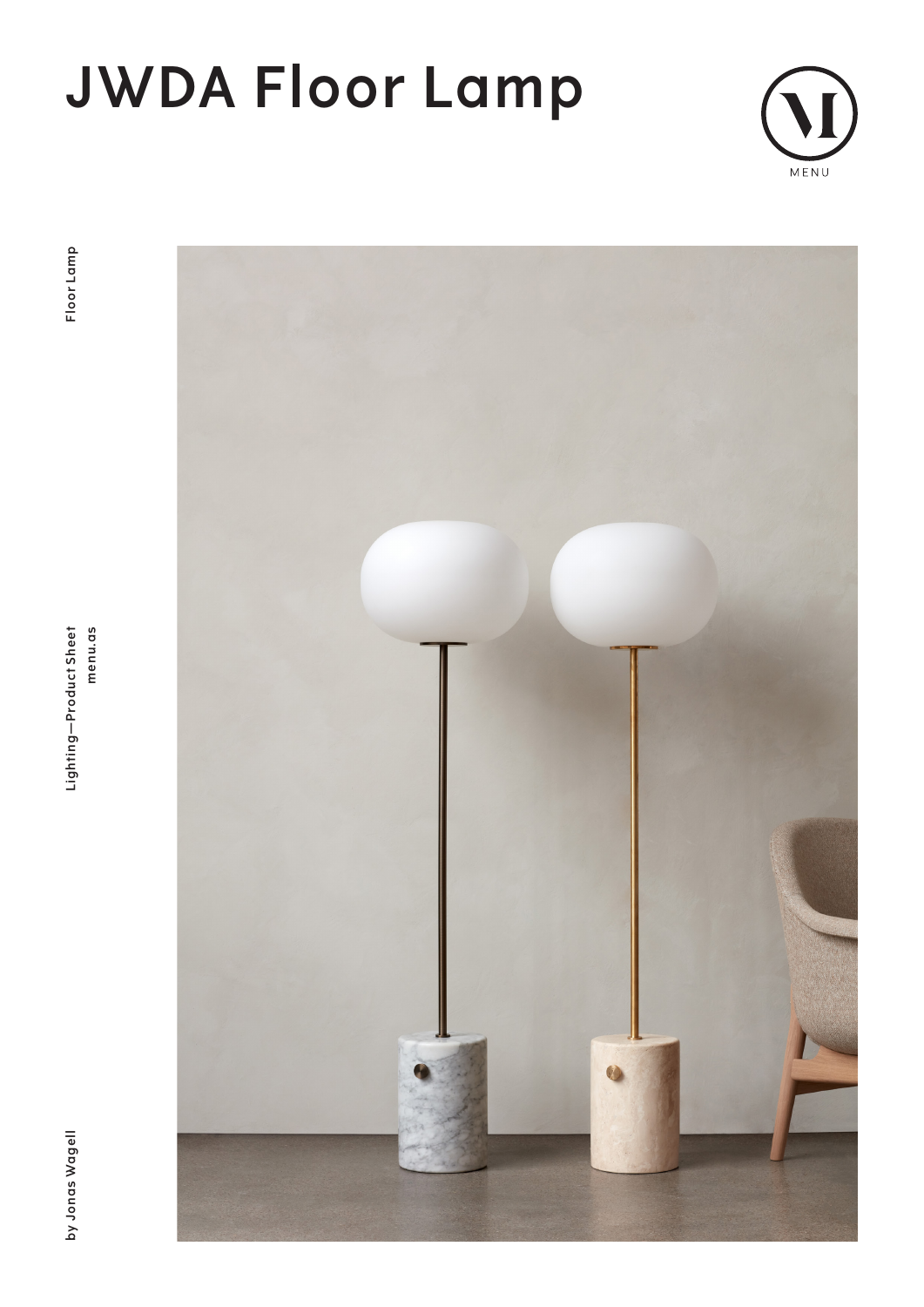### **JWDA Floor Lamp**



Reworking the dimensions of the JWDA Table Lamp to create a pared-back light with a bold personality, the Floor Lamp is the latest addition to the series. The simple, standalone design merges contrasting elements to elegant effect: set on a stem of powder-coated steel or solid brass, the shade is formed from opal glass into an elliptical shape, while the base retains its characteristic form, crafted from marble with gently rounded edges and punctuated with a decorative dimmer switch in brushed or bronzed brass.

Part of a series of lighting inspired by traditional oil lamps, the JWDA Floor Lamp takes the expression of the series' table lamp to elegant new heights. Pared back to its purest form, the lamp is a study in the contrasts of natural materials: set on a substantial marble base, rounded at the edges for a soft expression, the elegant tubular metal stem – available in powder-coated steel or solid brass – holds an elliptical opal glass shade that emits a soft, ambient light. A brass dimmer switch lets you control the brightness of the bulb – for reading or relaxing, or simply to create ambience in a room. Conveying a sense of familiarity and warmth, the JWDA Floor Lamp illuminates any setting with bold elegance.

#### **About the Designer**

Swedish architect and designer Jonas Wagell is widely revered for his modern product and furniture design comprising soft, minimalist shapes with a welcoming expression. His Stockholm-based studio, JWDA, was founded in 2008 and boasts collaborative relations that stretch from Scandinavia and Europe to China and North America. An alumnus of the prestigious schools Konstfack in Stockholm and Parsons in New York City, Jonas Wagell's award-winning work combines graphic simplicity and playfulness to create pieces that typify modern-day life.

#### **Product Type**

Floor lamp

#### **Environment**

Indoor

#### **Dimensions (cm / in)**

H: 150 cm / 59" Ø: 39 or 28 cm / 15,3" or 11"

#### **Colours**

Travetine, Opal, Brushed Brass White Marble, Opal, Bronzed Brass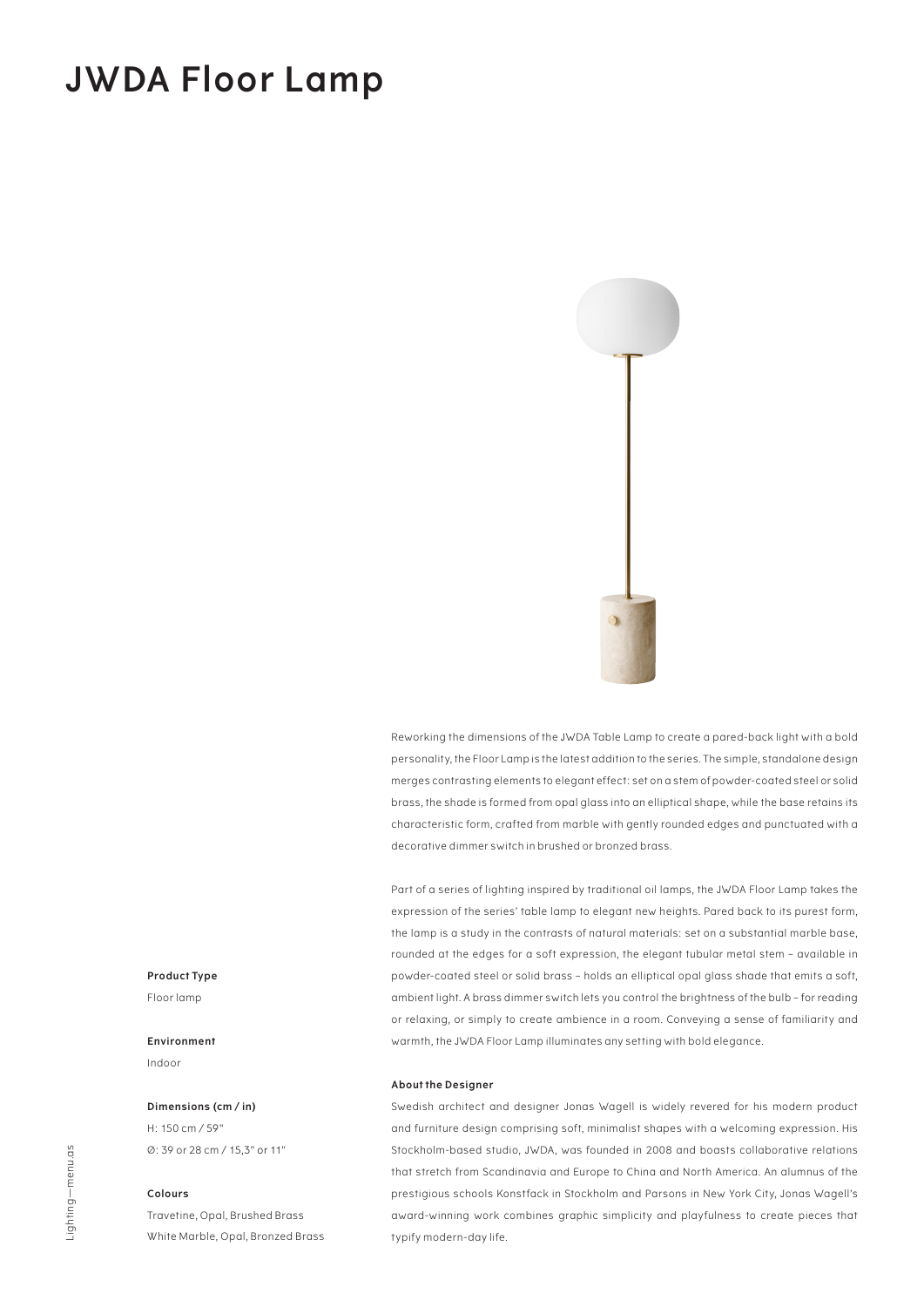## **JWDA Floor Lamp Technical Specifications**



#### **Production Process**

Mouth Blow Glass shade, Machine cut base with a hand polished finish. Details in cut solid Brass

#### **Materials**

Travetine, Brushed Brass, Steel, Opal Glass, E27 or Carrara Marble, Bronzed Brass, Steel, Opal Glass, E27

#### **Weight item (kg)**

Lamp shade: 2,3 kg Base, Travetine: 11,3 kg Base, White Marble: 12,6 kg

#### **Voltage (V)**

230 V

**Light Source & Energy Effeciency Class** E27, 8W

#### **Light Specification**

700 Lumen 2200 Kelvin RA Kelvin Ra > 80

#### **Dimmer**

Yes, on the base.

#### **Canopy**

No.

**Cord Material and Colour** Textile, Black.

**Cord Length (cm / in)** 250 cm

#### **Certifications**

LVD: EN 60598-2-4:1997; EN60598-2- 1:1989; EN 60598-1:2015; EN 62493:2015 EMC: EN 55015:2013 + A1:2015; EN 61547:2009; EN 61000-3-2:2014; EN 61000- 3-3:2013

#### **Packaging Type**

Brown Gift Box

#### **Packaging Measurement (H \* W \* D)**

Lampshade: 36 cm \* 46,5 cm \* 46,5 cm Base: 133 cm \* 28,5 cm \* 28,5 cm

#### **Care Instructions**

Use a soft dry cloth to clean. Do not use any cleaners with chemicals or harsh abrasives. Avoid using water.